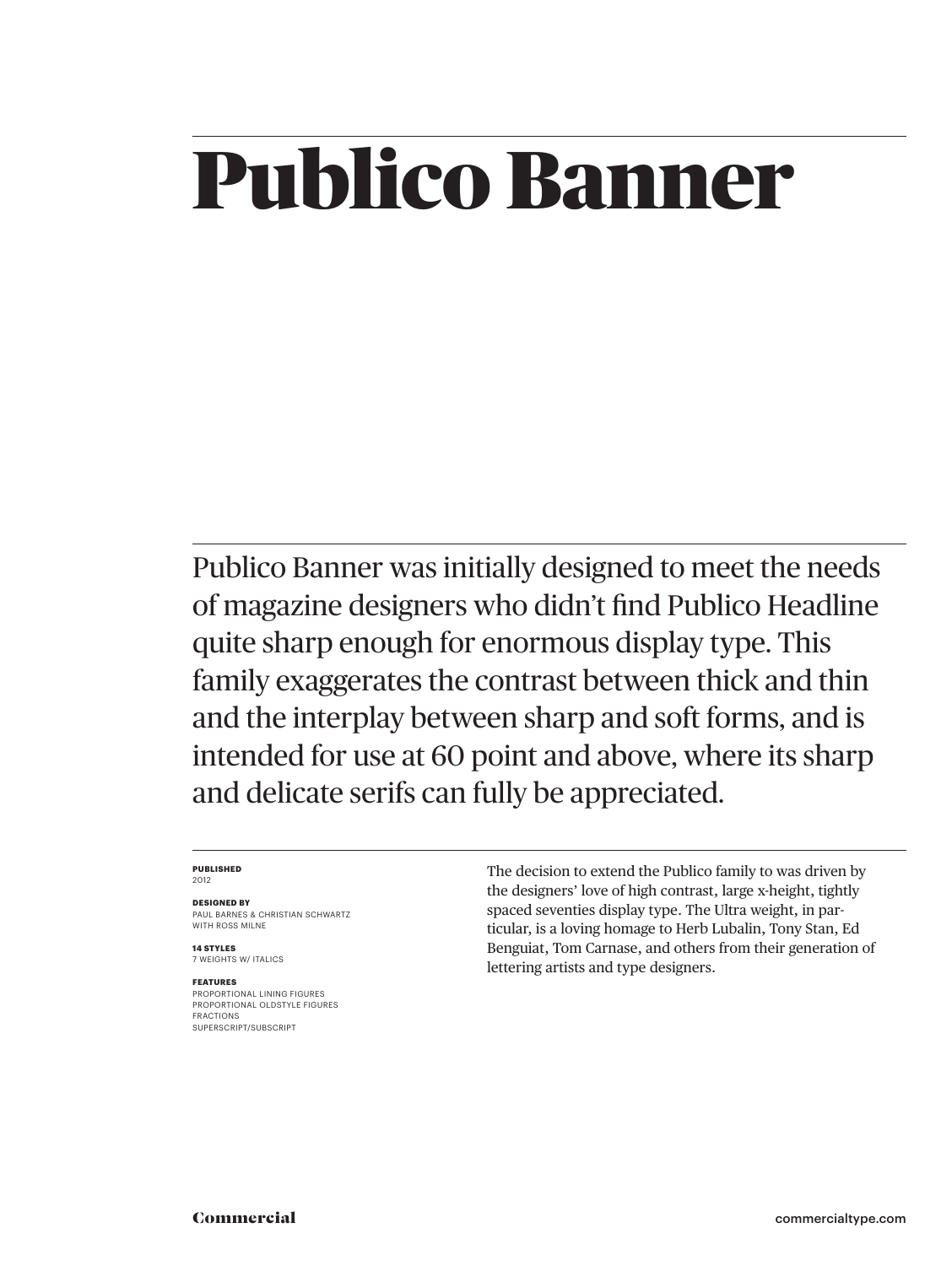Publico Banner Light *Publico Banner Light Italic* Publico Banner Roman *Publico Banner Italic* Publico Banner Medium *Publico Banner Medium Italic* **Publico Banner Bold** *Publico Banner Bold Italic* **Publico Banner Extrabold** *Publico Banner Extrabold Italic* Publico Banner Black *Publico Banner Black Italic* Publico Banner Ultra *Publico Banner Ultra Italic*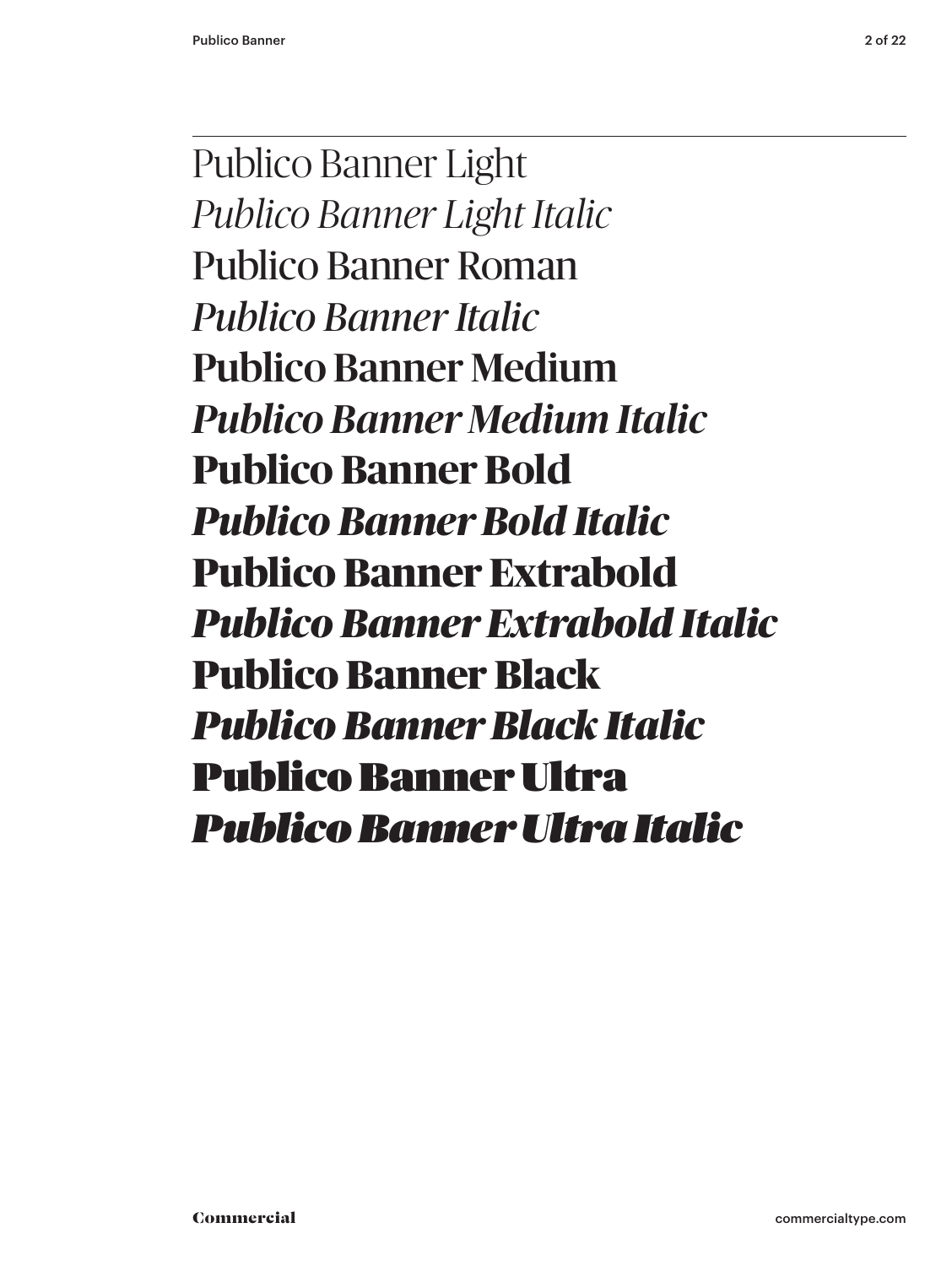# Definitives SHAMBLE Kärsämäki

PUBLICO BANNER LIGHT, 100 PT

# *Unknowns ARCHWAY Eindhoven*

PUBLICO BANNER LIGHT ITALIC, 100 PT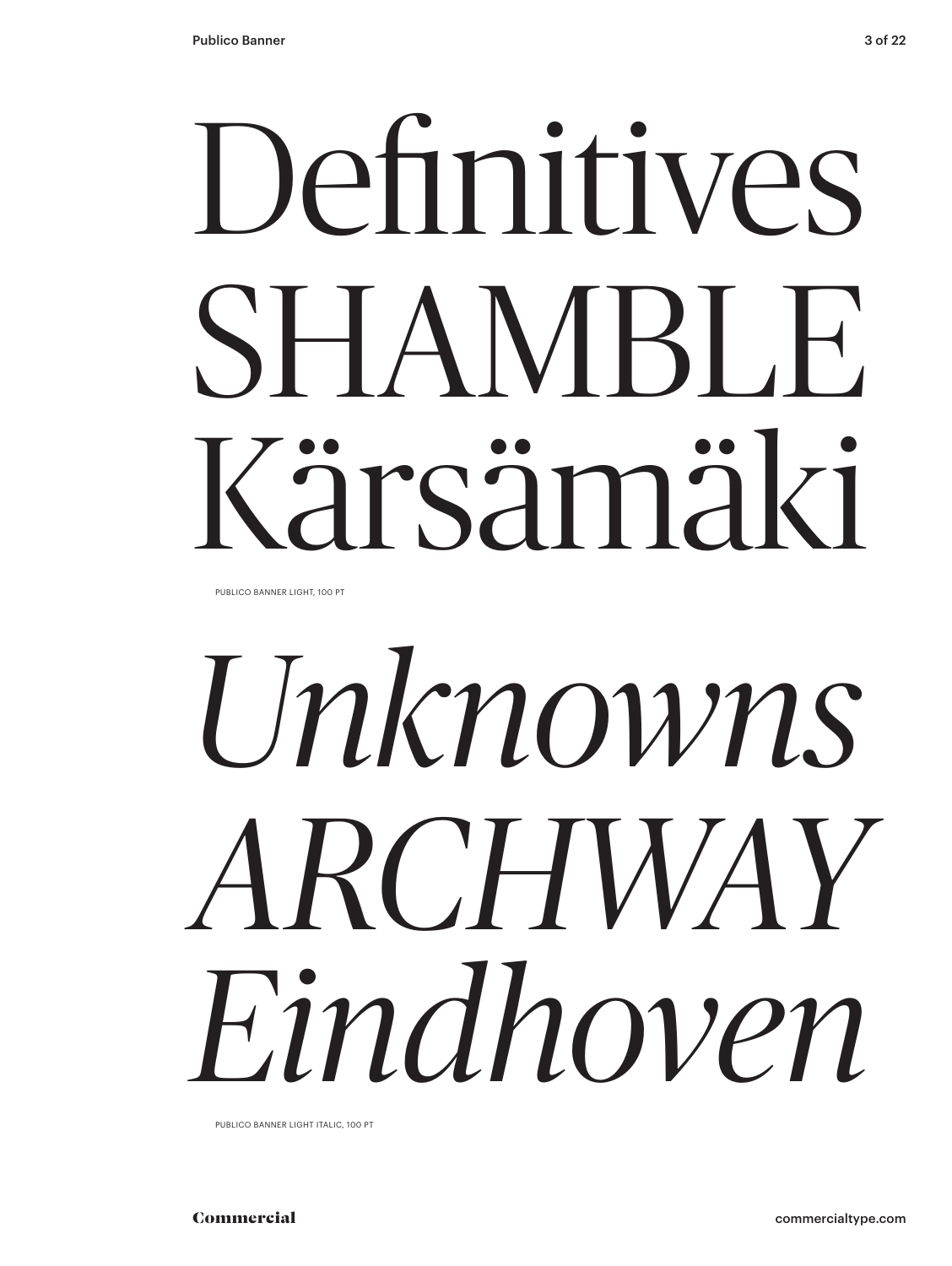# Garðabær DURHAM Hørsholm

PUBLICO BANNER ROMAN, 100 PT

# *Sandgerði COMMON Mõisaküla*

PUBLICO BANNER ITALIC, 100 PT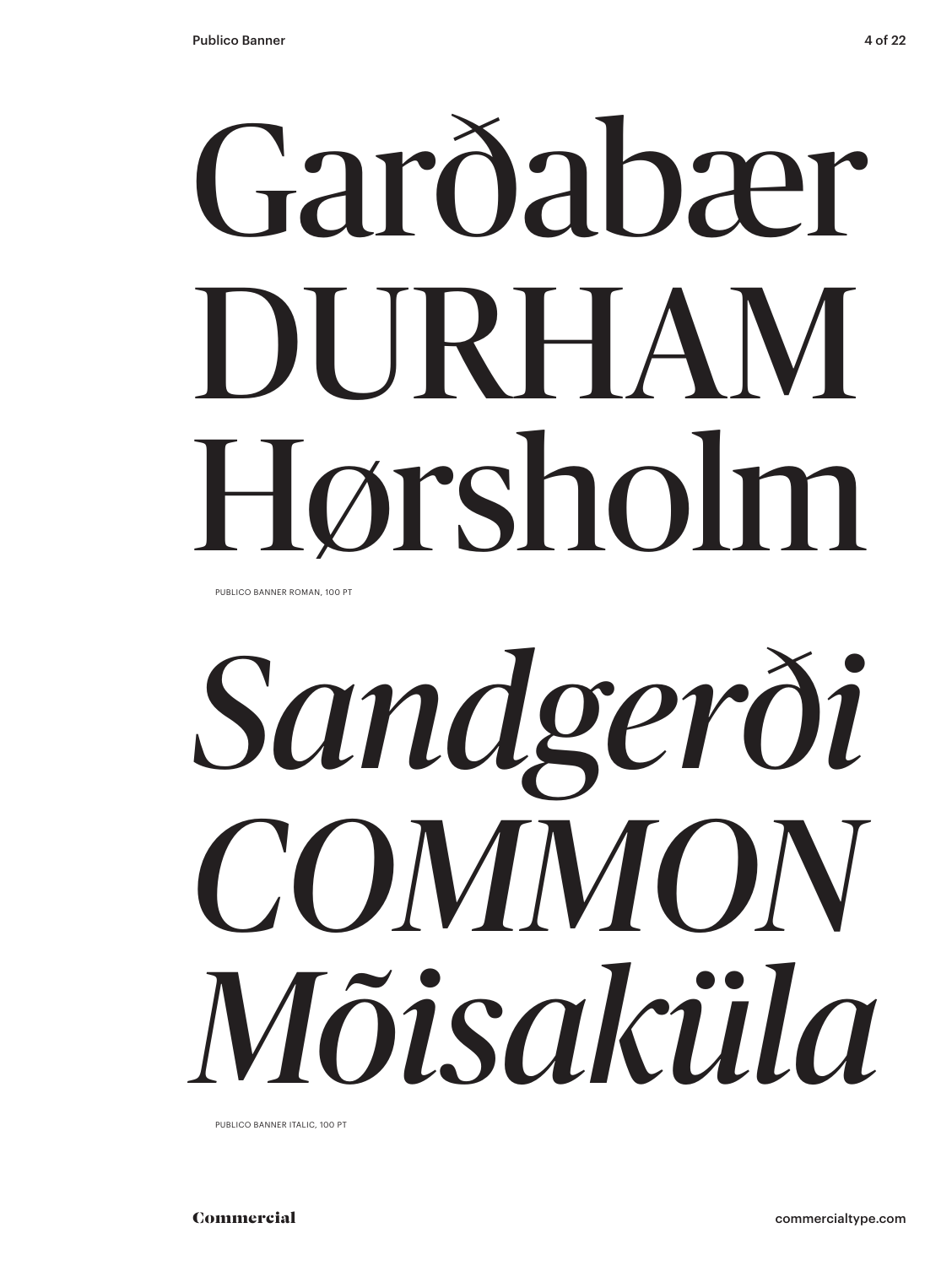# Oakwood IRELAND Extensive

PUBLICO BANNER MEDIUM, 100 PT [ALTERNATE R]



PUBLICO BANNER MEDIUM ITALIC, 100 PT

Commercial commercialtype.com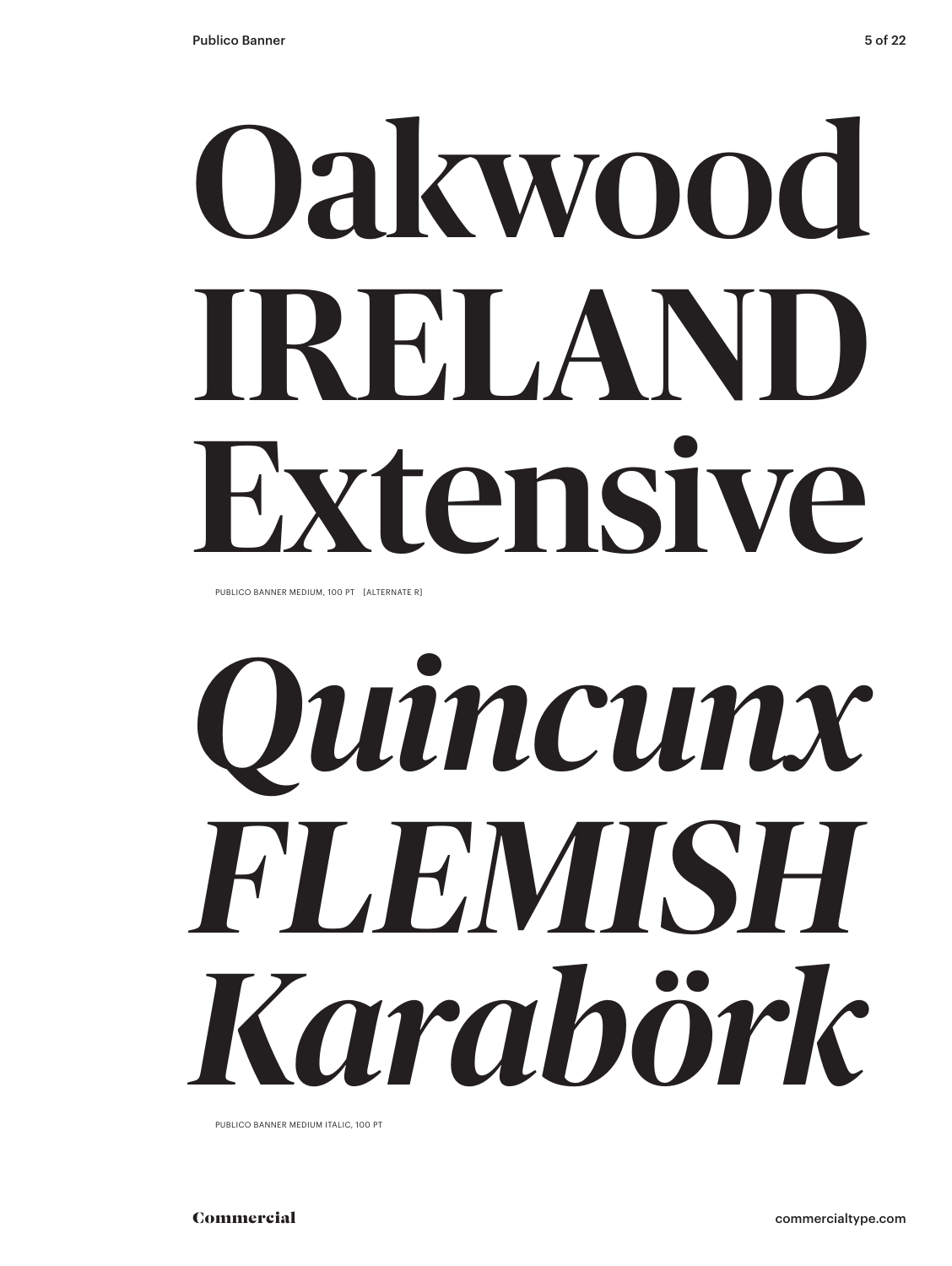## **Criticism FIGURES Uxbridge** PUBLICO BANNER BOLD, 100 PT



PUBLICO BANNER BOLD ITALIC, 100 PT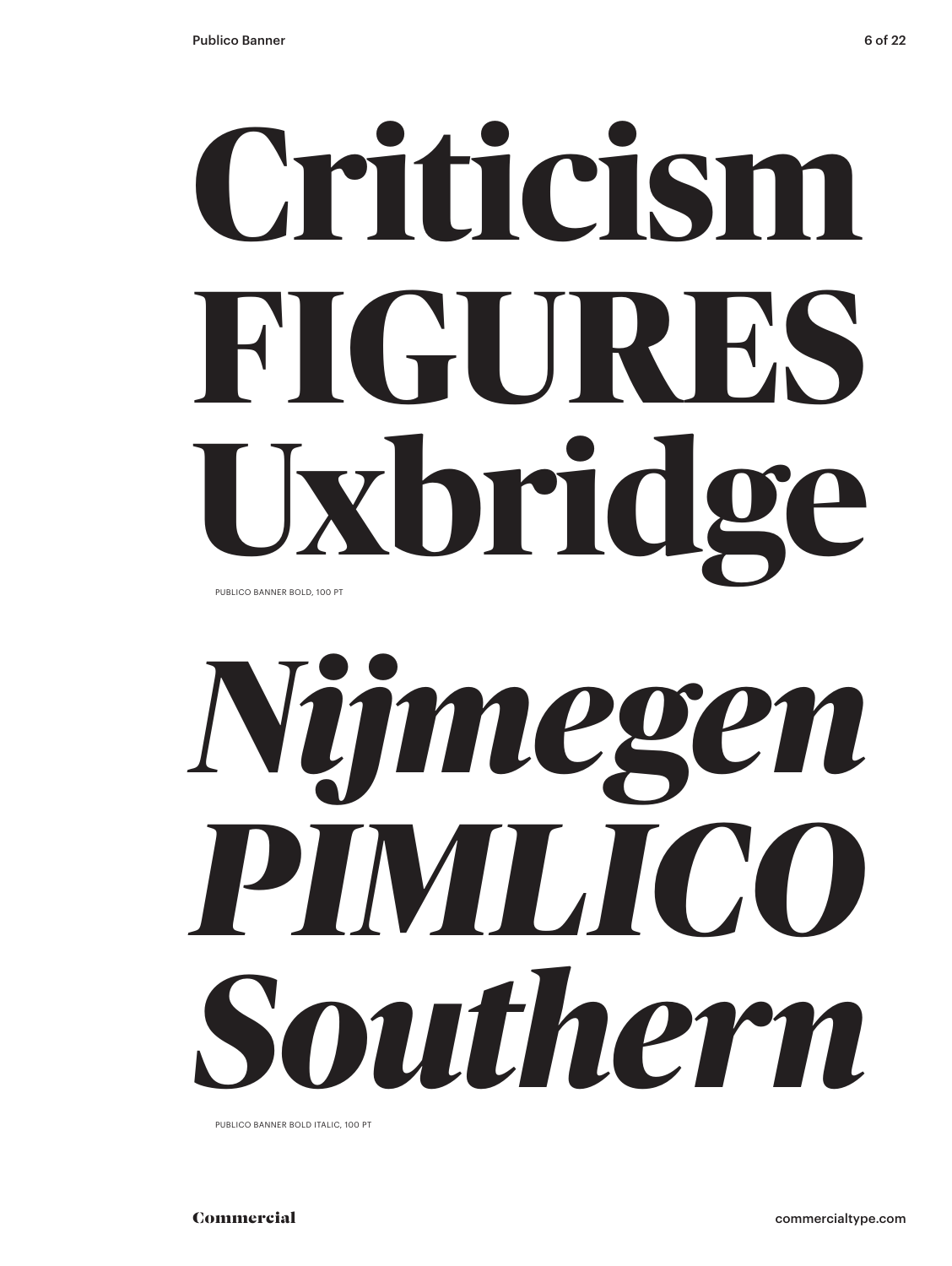# **Highgate REL.OD Activates**

PUBLICO BANNER EXTRABOLD, 100 PT

# *Continue DIVJA Boulders*

PUBLICO BANNER EXTRABOLD ITALIC, 100 PT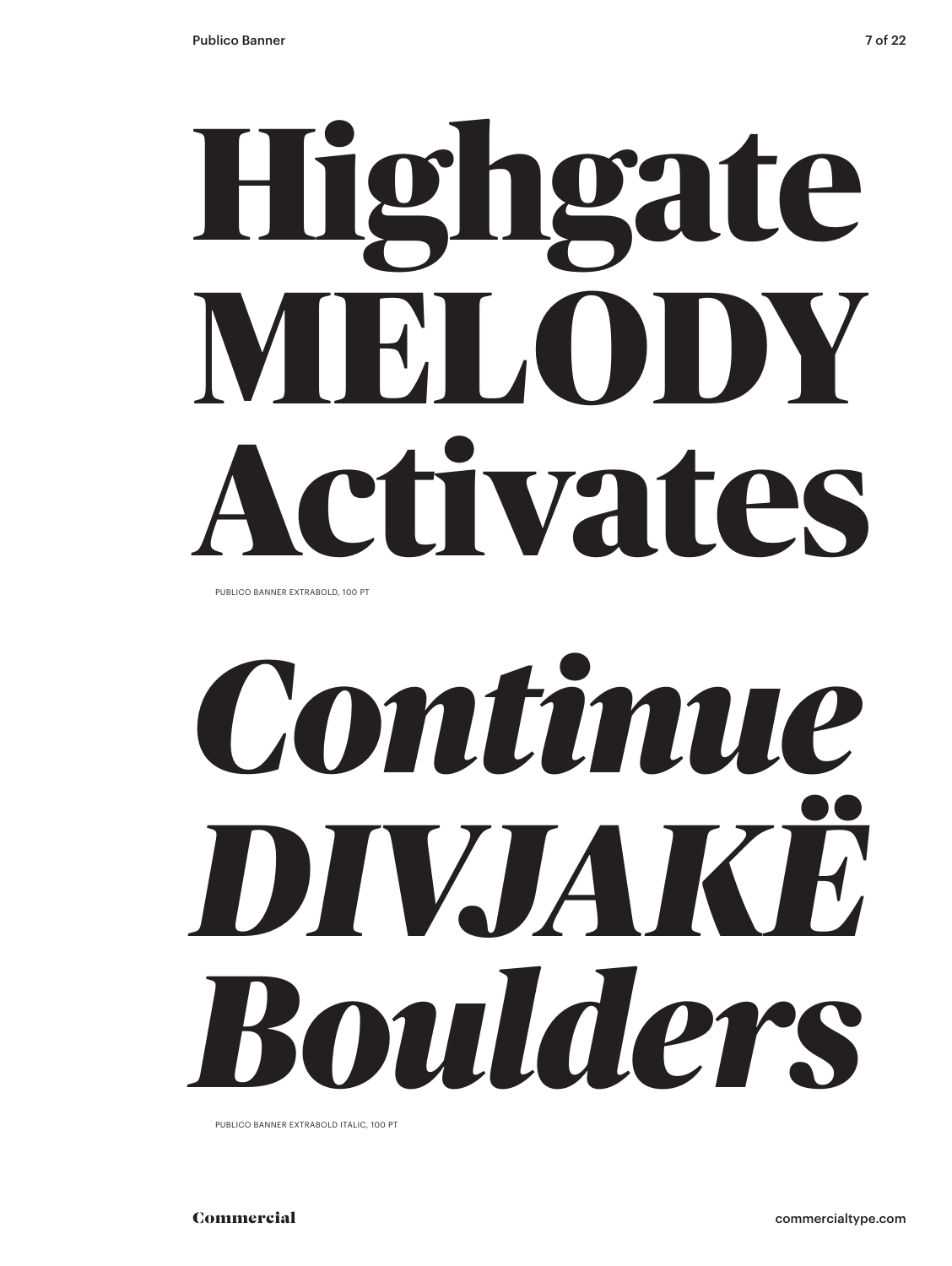# Borough MELTON Provides

PUBLICO BANNER BLACK, 100 PT

# *Junction BOEKEN Shushicë*

PUBLICO BANNER BLACK ITALIC, 100 PT

Commercial commercialtype.com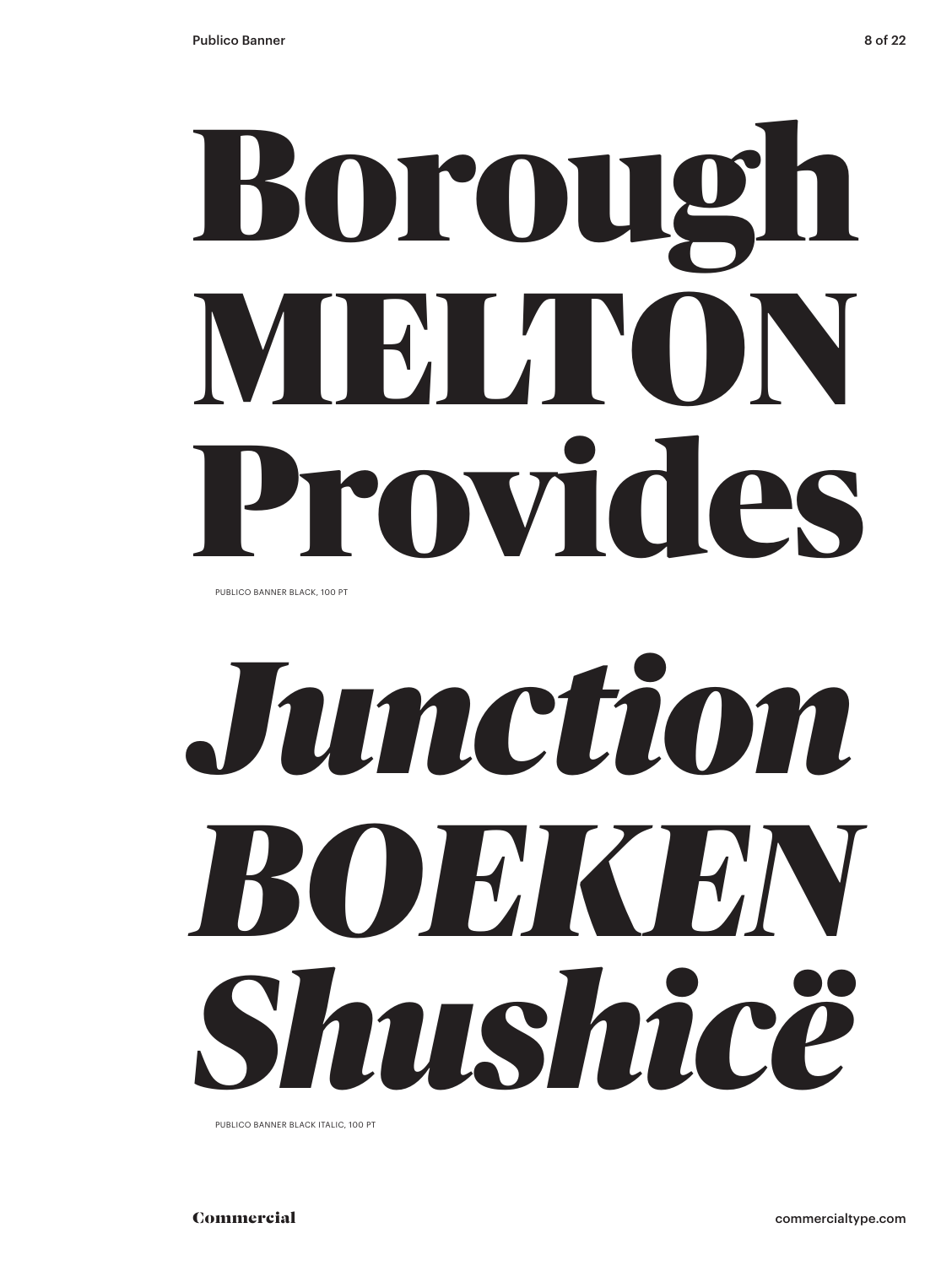



PUBLICO BANNER ULTRA ITALIC, 100 PT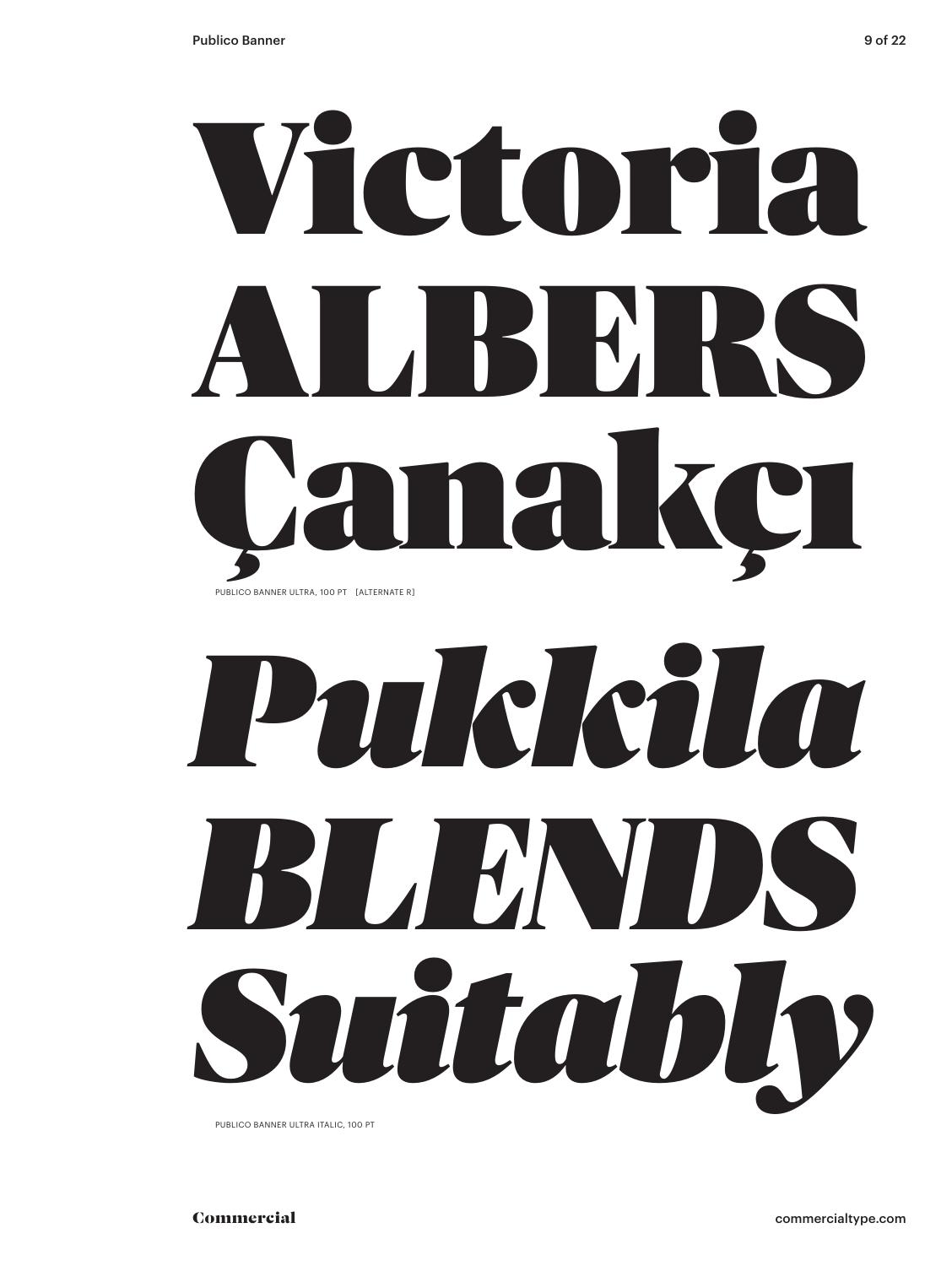### PUBLICO BANNER LIGHT, 70 PT DEUX-SÈVRES Minamikyūshū

PUBLICO BANNER LIGHT ITALIC, 70 PT [ALTERNATE R] *£9,702/\$13,524 Geldrop-Mierlo* 

### PUBLICO BANNER ROMAN, 70 PT HVERAGERÐI mfriesshire

*VALLENSBÆK Maine-et-Loire*

PUBLICO BANNER ITALIC, 70 PT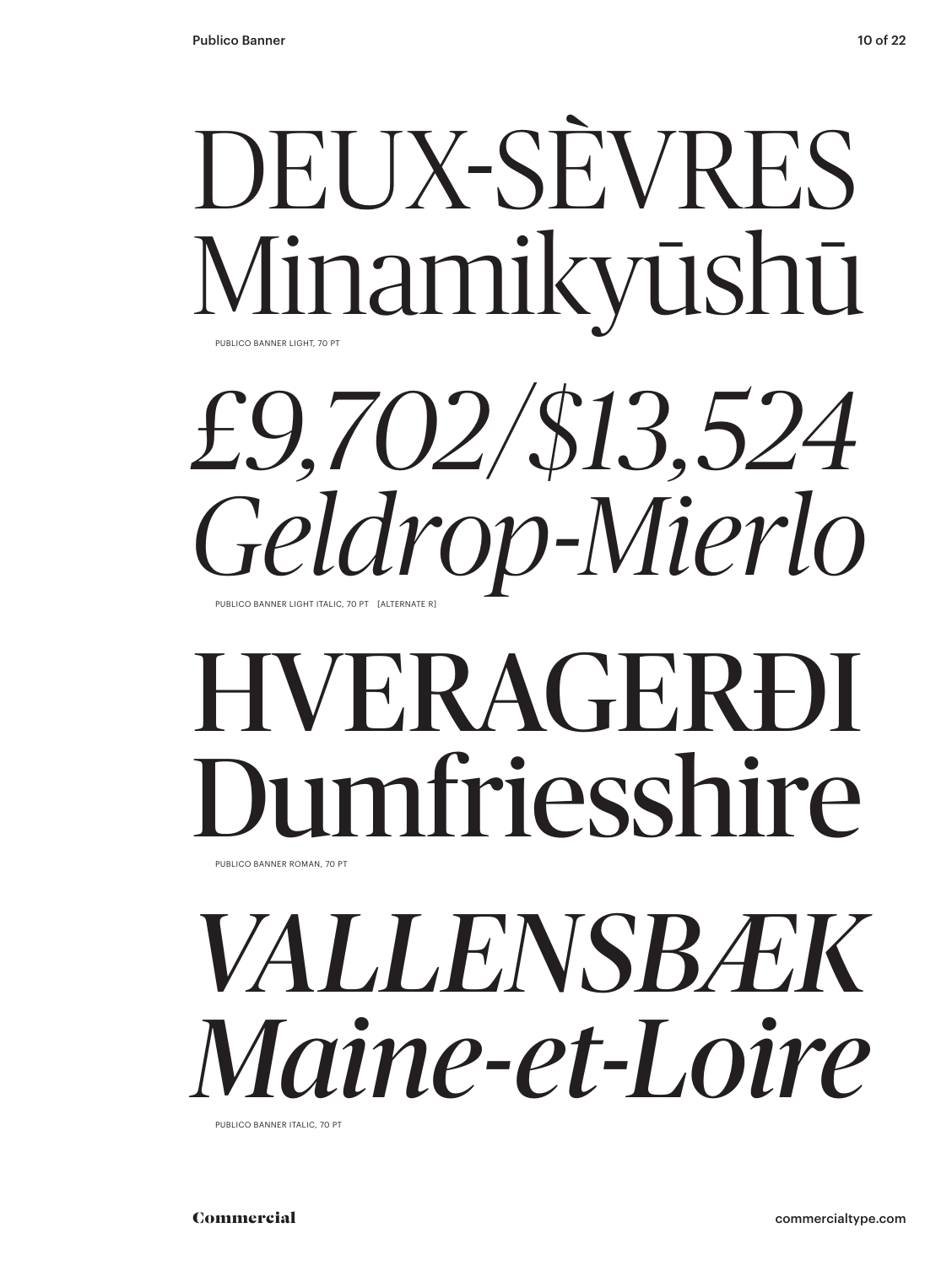### SPECTATORS mularistic PUBLICO BANNER MEDIUM, 70 PT

## *ROTTERDAM Montevecchia*

PUBLICO BANNER MEDIUM ITALIC, 70 PT

### **OSNABRÜCK Skanderborg** PUBLICO BANNER BOLD, 70 PT [ALTERNATE J]

## *ENDURANCE Numéro deux*

PUBLICO BANNER BOLD ITALIC, 70 PT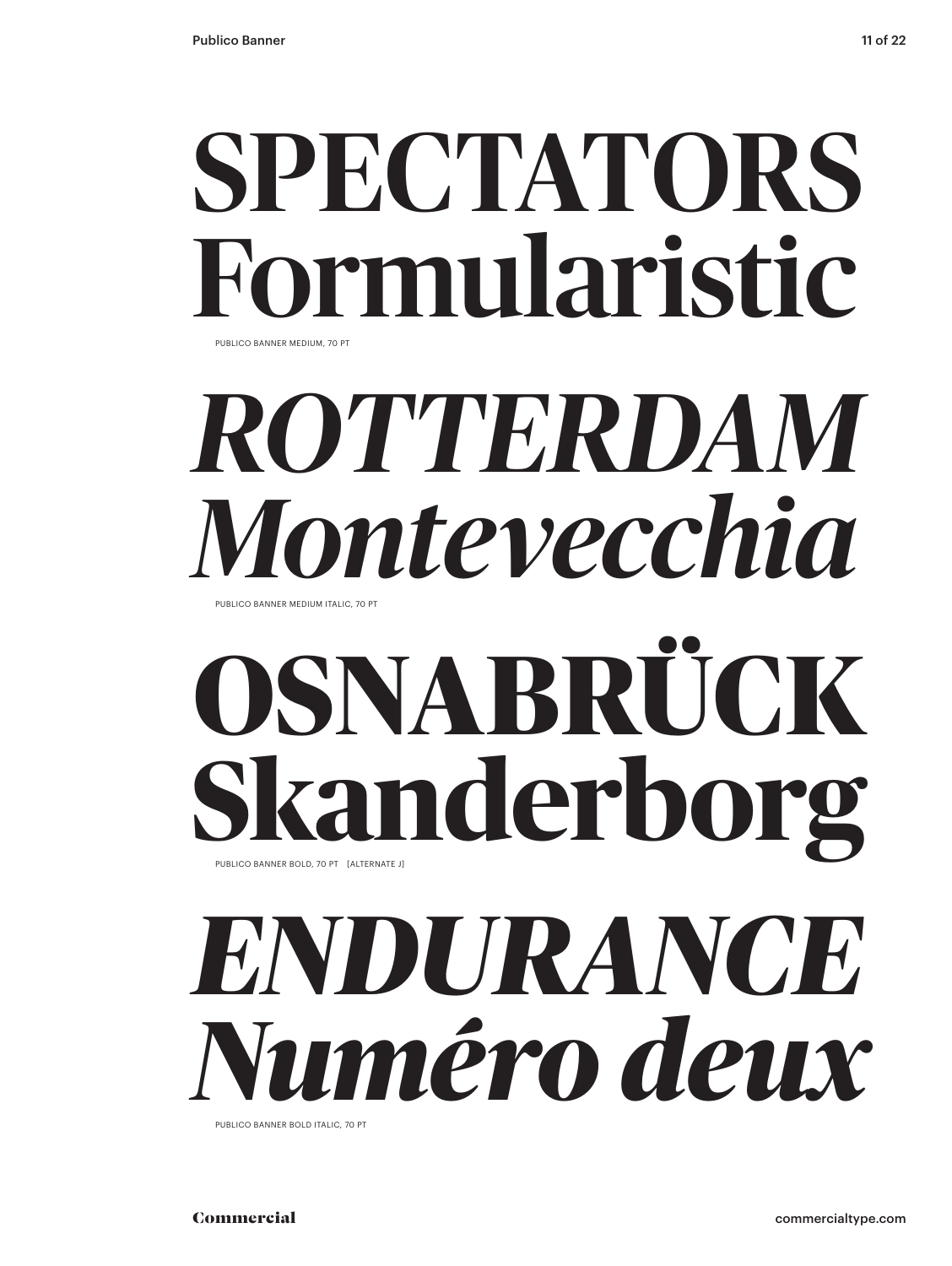

### *EXPLORERS Filibustering* PUBLICO BANNER EXTRABOLD ITALIC, 70 PT [ALTERNATE R]

## KITAM Bolungarví

### *SITUATIONS Geógraphiké*  PUBLICO BANNER BLACK ITALIC, 70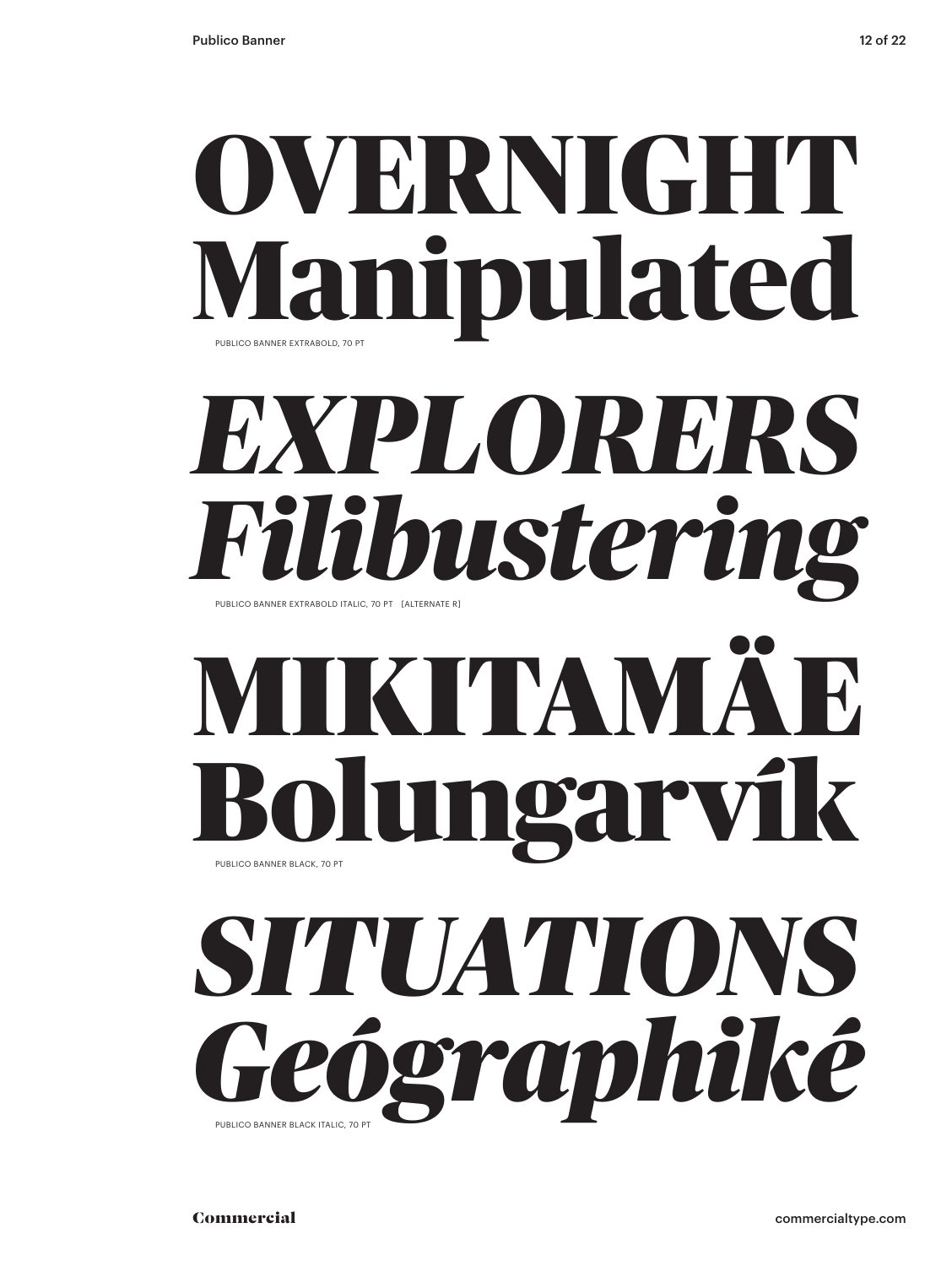### MOVEMBN'I Nieuwegein PUBLICO BANNER EXTRABOLD, 70 PT

## KEMIJÄRVI Blackfriars

PUBLICO BANNER EXTRABOLD ITALIC, 70 PT [ALTERNATE R]

## *319,085,726 Økonomisk*

PUBLICO BANNER BLACK, 70 PT

## *PRACTICES København*

PUBLICO BANNER BLACK ITALIC, 70 PT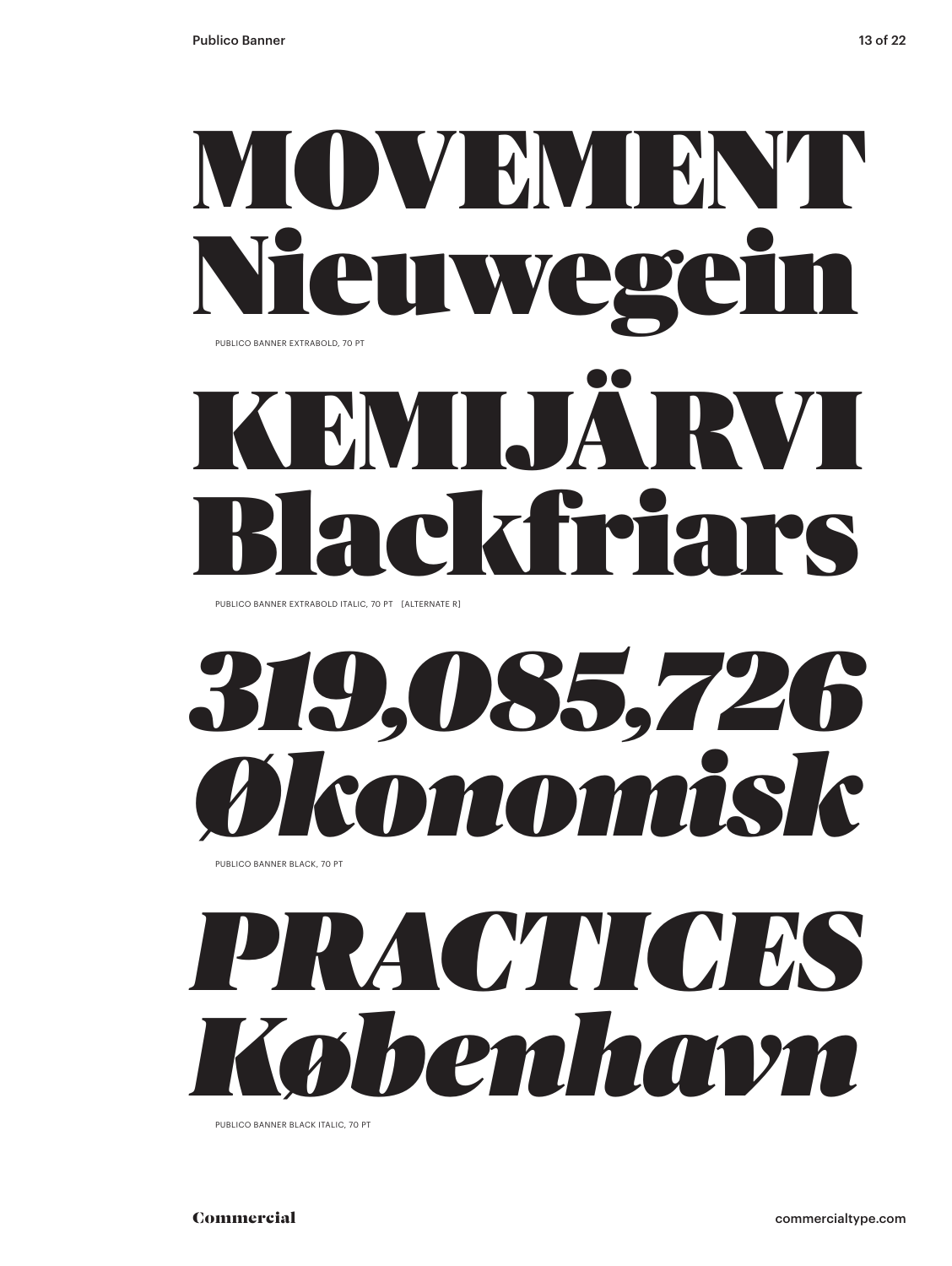#### PEDRÓGÃO GRANDE Samuel de Champlain *REMANUFACTURING Middletown Township* **PUBLICO BANNER LIGHT, LIGHT ITALIC, 48**

#### CITY OF ABERDEEN Millingen aan de Rijn *LOIRE-ATLANTIQUE In 1997, 6158 cinemas* PUBLICO BANNER ROMAN, ITALIC, 48 PT

### NONDISCIPLINARY Muzaffer Karakayalı *IRRESISTIBLENESS Emil Fischer, 1861–71*

PUBLICO BANNER MEDIUM, MEDIUM ITALIC, 48 PT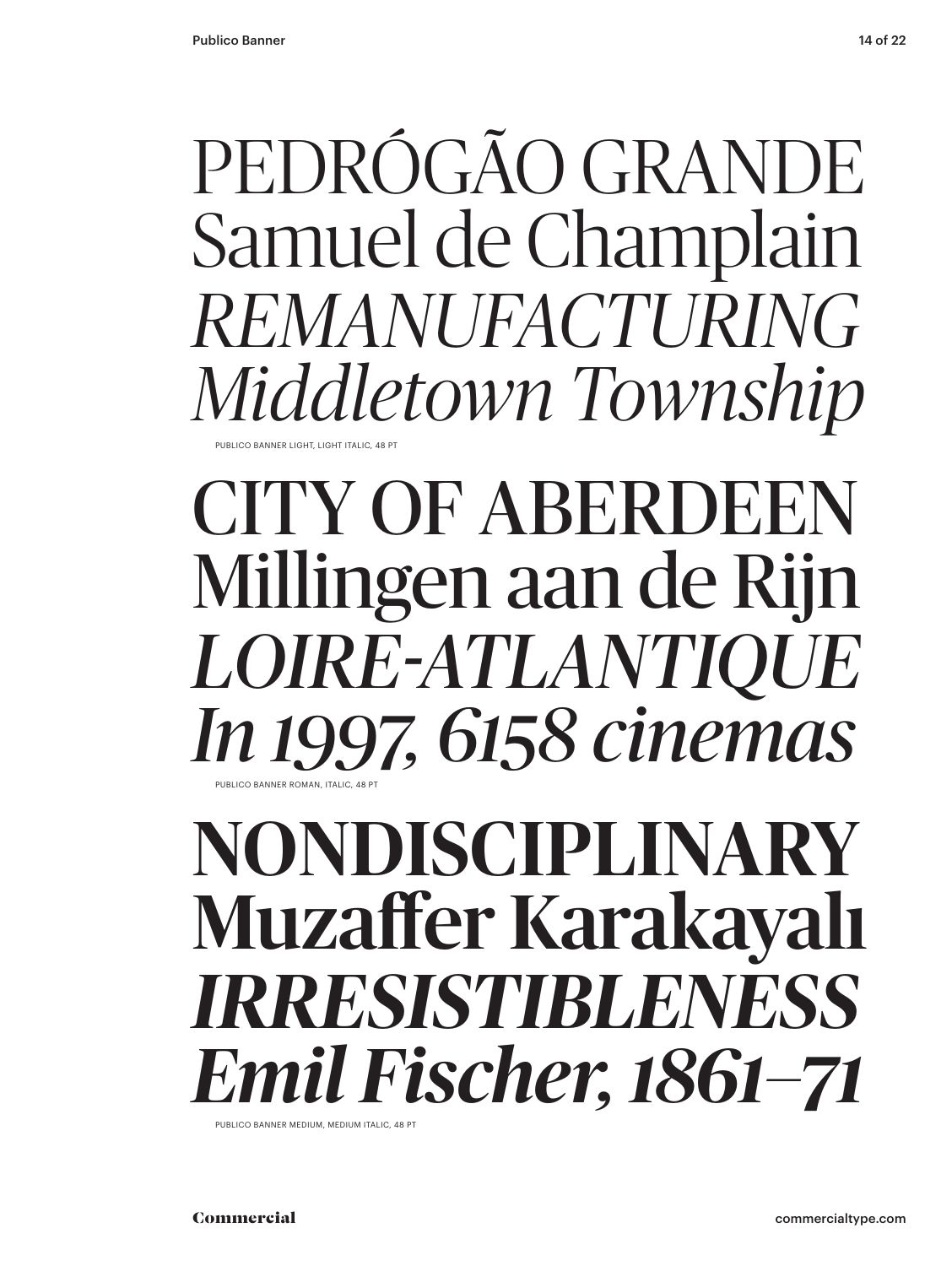## **KODËR-THUMANË Harrison, Arkansas**

*SUBCONTINENTAL Kirkcudbrightshire* PUBLICO BANNER BOLD, BOLD ITALIC, 48

#### **HELLEVOETSLUIS Ringkøbing-Skjern** *MISPRONOUNCED Torre de Moncorvo* PUBLICO BANNER EXTRABOLD, EXTRABOLD ITALIC

FORRÁSAINKBAN Mönchengladbach *OVER 18,250 FANS Reusel-De Mierden*

PUBLICO BANNER BLACK, BLACK ITALIC, 48 PT [ALTERNATE R]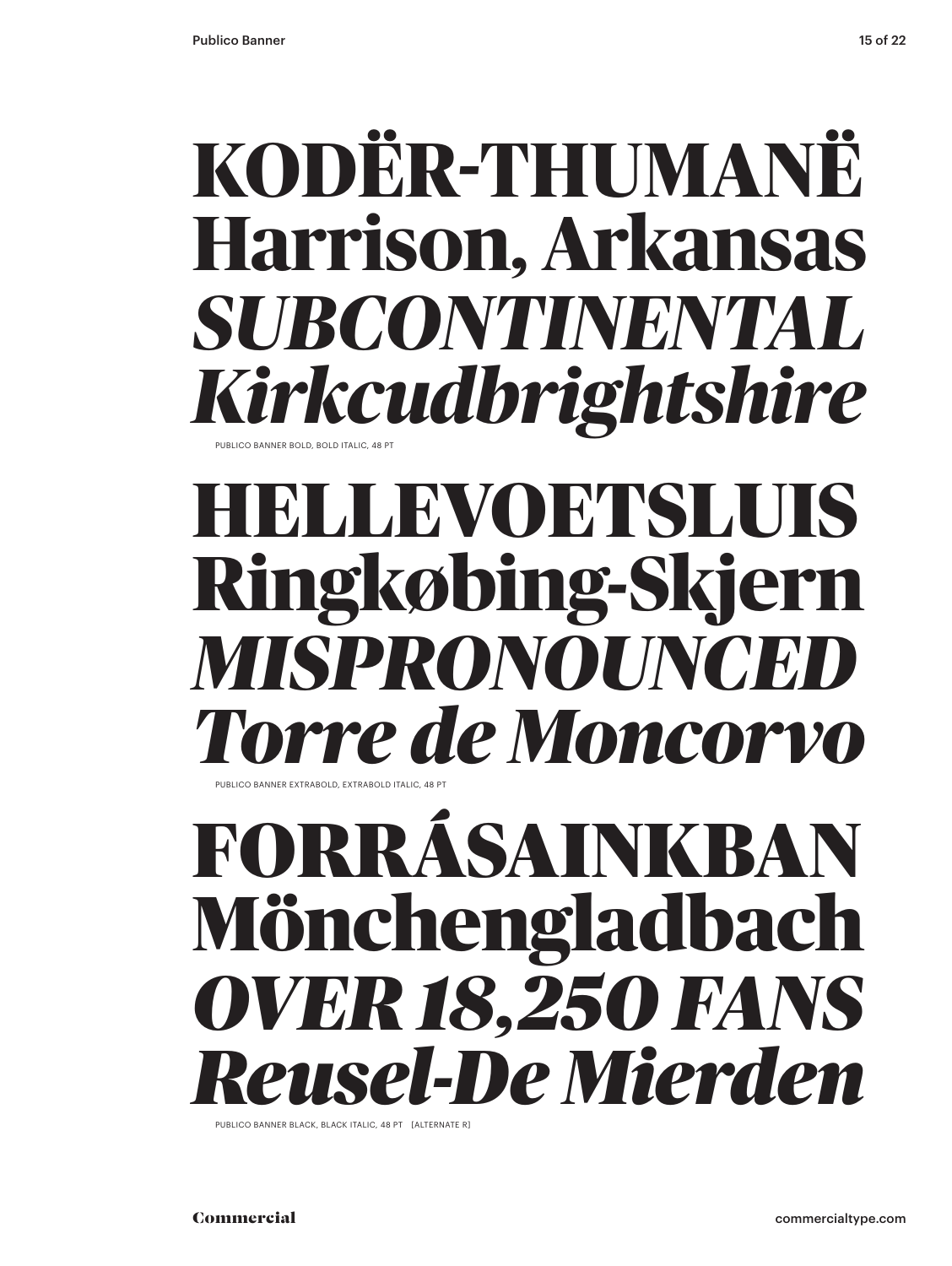

### *WICKETKEEPER Gothic Revivalist* **SUNIL GAVASK** *Northumberland*

PUBLICO BANNER ULTRA ITALIC, 48 PT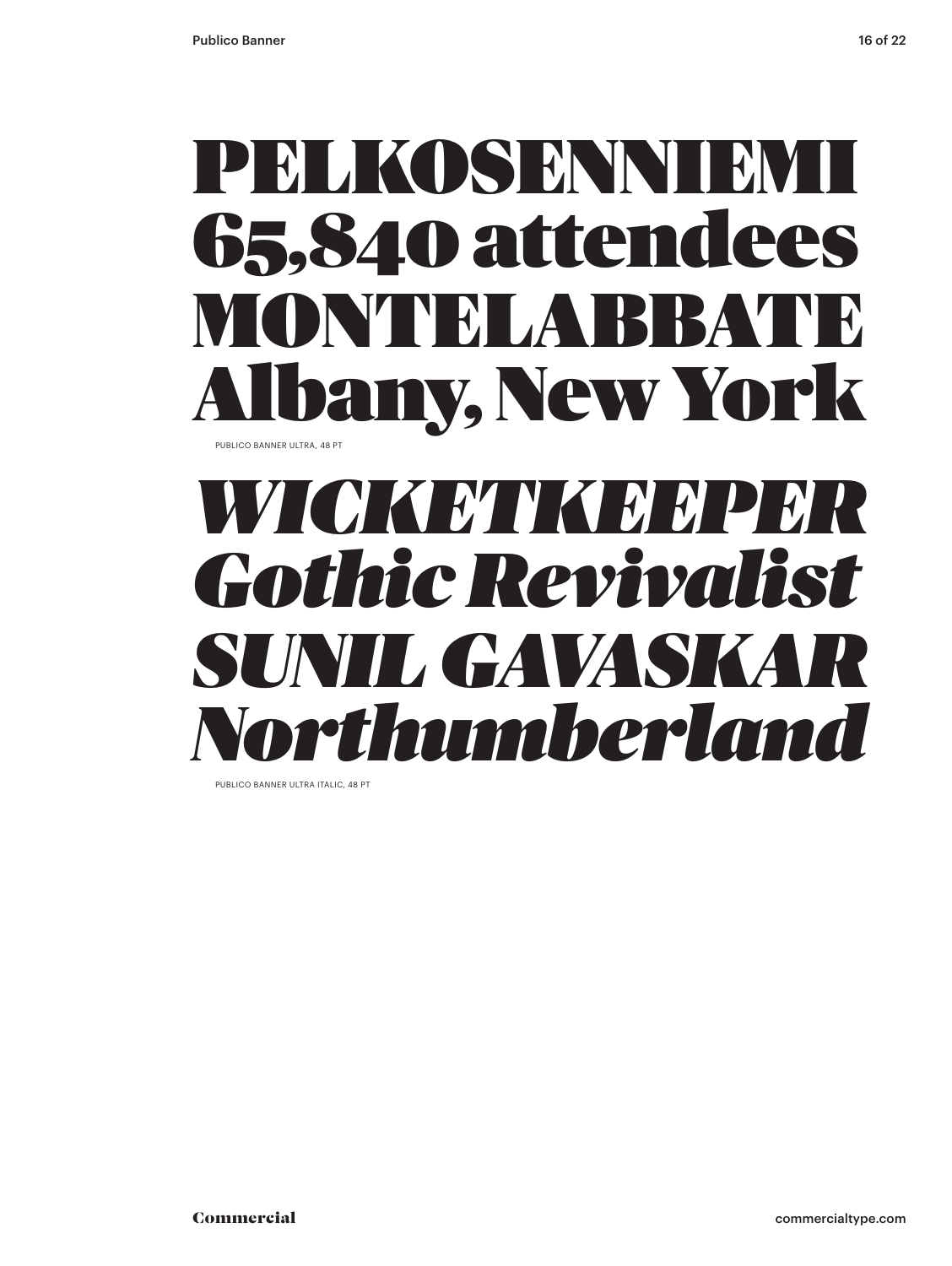#### Photosynthesizes PUBLICO BANNER ROMAN, 60 PT PUBLICO BANNER LIGHT, 60 PT ermeneutically oucestershire PUBLICO BANNER BOLD, 60 PT PUBLICO BANNER MEDIUM, 60 PT **Administration Ekonomického** PUBLICO BANNER BLACK, 60 PT PUBLICO BANNER EXTRABOLD, 60 PT Circumstances eraph

PUBLICO BANNER ULTRA, 60 PT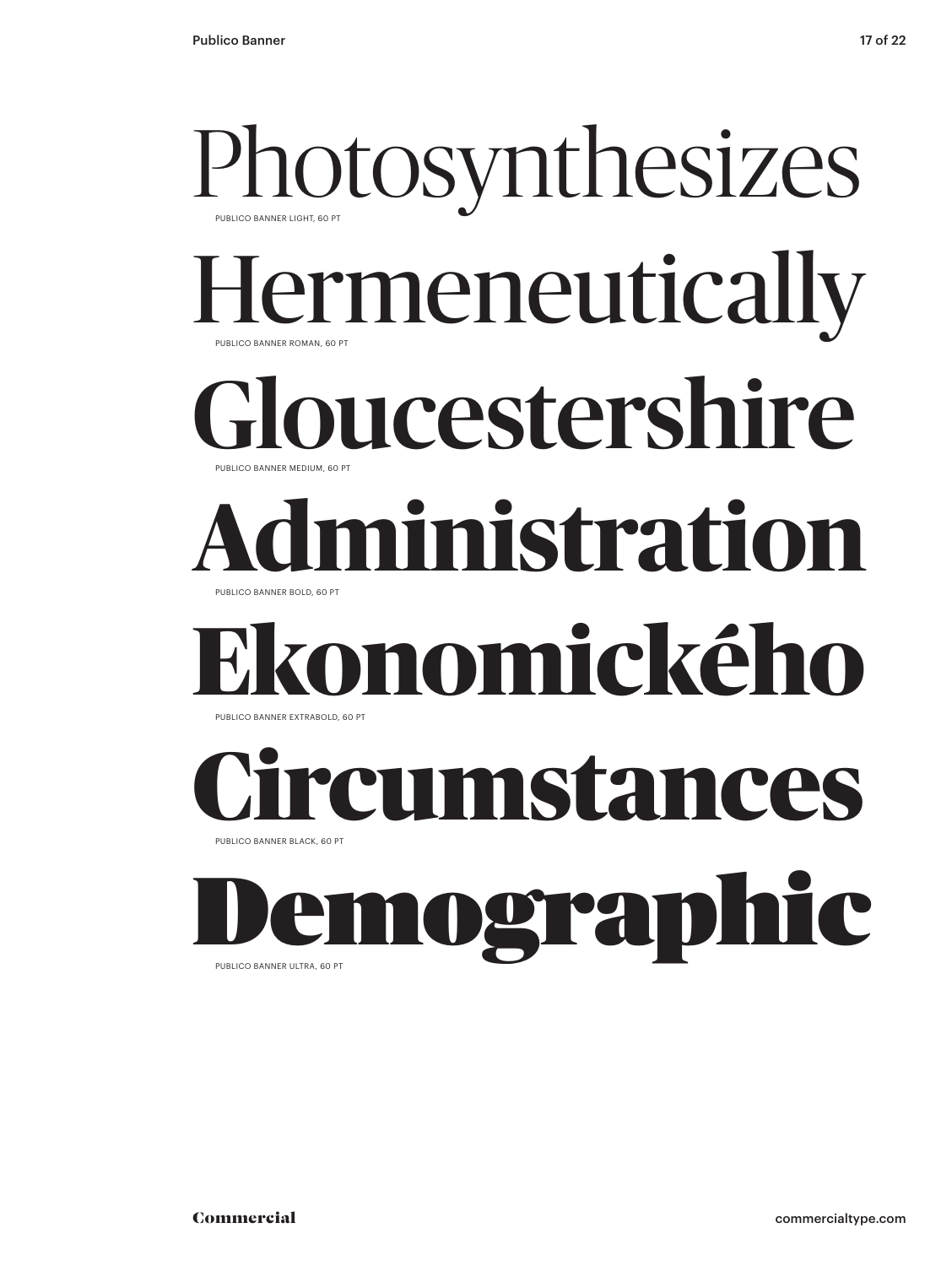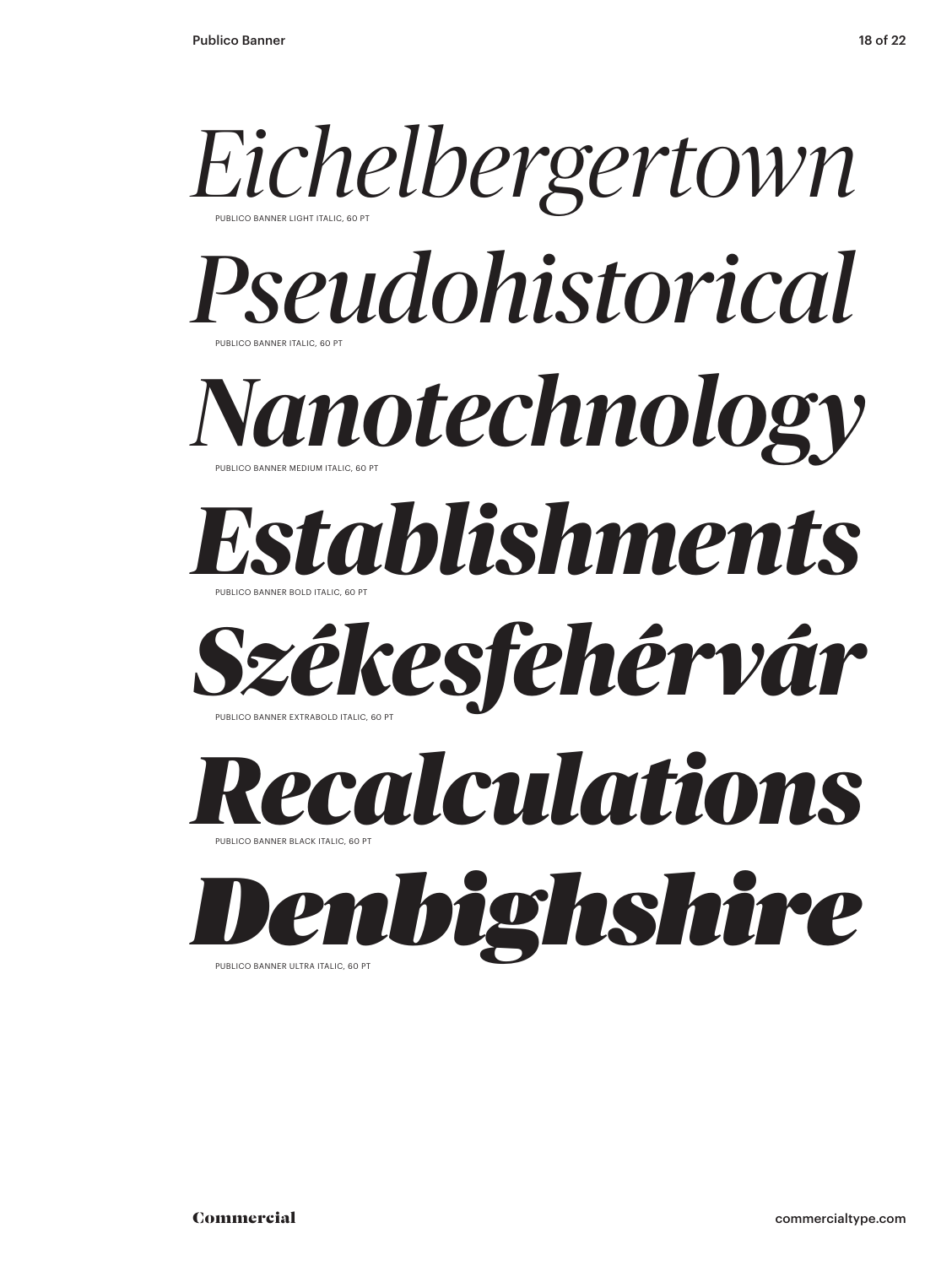| <b>UPPERCASE</b>                                               | ABCDEFGHIJKLMNOPQRSTUVWXYZ                                                                            |  |  |
|----------------------------------------------------------------|-------------------------------------------------------------------------------------------------------|--|--|
| LOWERCASE                                                      | abcdefghijklmnopqrstuvwxyz                                                                            |  |  |
| STANDARD PUNCTUATION                                           |                                                                                                       |  |  |
| UPPERCASE PUNCTUATION                                          | $[2.3 - -()$ $]$ {}/ \@ ( ) $\circ$                                                                   |  |  |
| SMALL CAP PUNCTUATION                                          | $12.28$ $\cdots$                                                                                      |  |  |
| LIGATURES                                                      | fb fh fi fj fk fl ff ffb ffh ffi ffj ffk ffl                                                          |  |  |
| PROPORTIONAL LINING<br>default figures                         | $$EEY1234567890$ of $\%$ % $a_0$ #°<+=-x:>"                                                           |  |  |
| PROPORTIONAL OLDSTYLE                                          | $$EEY1234567890$ of $%%e#^{\circ}<+=-x:-$                                                             |  |  |
| PREBUILT FRACTIONS                                             | $\frac{1}{2}\frac{1}{3}\frac{2}{3}\frac{1}{4}\frac{3}{4}\frac{1}{8}\frac{3}{8}\frac{5}{8}\frac{7}{8}$ |  |  |
| NUMERATORS, DENOMINATORS<br><b>SUPERSCRIPT &amp; SUBSCRIPT</b> | $\rm H^{0123456789}/_{0123456789}$ $\rm H^{0123456789}$ + $\rm H_{0123456789}$ + -                    |  |  |
| STYLISTIC ALTERNATES                                           | J R ® Ĵ ŔŘŖ                                                                                           |  |  |
| ACCENTED UPPERCASE                                             | ÁÂÀÄÅÃĂĀAÀÆÆÇĆĆČĈDĐÉÊÈËĚĖĒĘĞĜĢĠ<br>ĦĤÍÎÌÏĬĪĮĨĬĴĶŁĹĽĻĿÑŃŃŇŅŃÓÔÔŎŎŐŐŌØŐŒŔŘŖ                             |  |  |
|                                                                | ŠŚŚ\$\$\$\$PŤŢŦÚÛÙŬŬŬŰŪŲŮŨŴŴŴŴÝŶŸŽŹŻ                                                                  |  |  |
| <b>ACCENTED LOWERCASE</b>                                      | áâàäåããāaåææçććčĉċďđðéêèëěēeğĝģġħh                                                                    |  |  |
|                                                                | ıíîìïiijíĭijkłlľļŀñńńňn 'nŋóóôòöőőōøøœŕřŗß                                                            |  |  |
|                                                                | šśśşŝşþťţŧúûùüŭűūųůũẃŵẁẅýŷỳÿžźż                                                                       |  |  |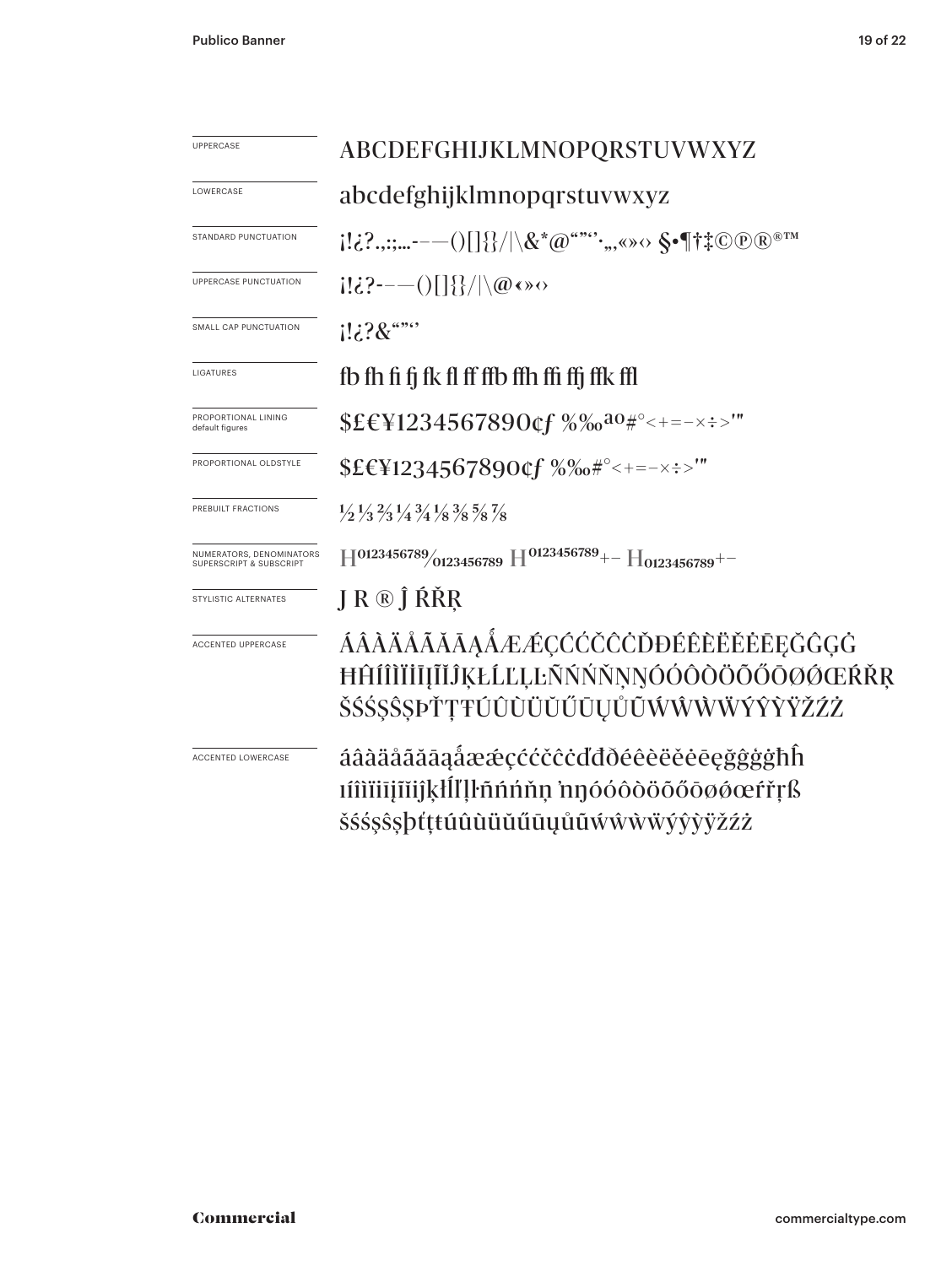| <b>UPPERCASE</b>                                    | ABCDEFGHIJKLMNOPQRSTUVWXYZ                                                                                                                                                                                                                                                                                                                                                                  |  |  |
|-----------------------------------------------------|---------------------------------------------------------------------------------------------------------------------------------------------------------------------------------------------------------------------------------------------------------------------------------------------------------------------------------------------------------------------------------------------|--|--|
| LOWERCASE                                           | abcdefghijklmnopqrstuvwxyz                                                                                                                                                                                                                                                                                                                                                                  |  |  |
| STANDARD PUNCTUATION                                | $j! \epsilon?$ ,,:;- $--\hspace{-0.6cm}\bigcirc\hspace{-0.6cm}\bigcap\hspace{-0.6cm}\{ \}\hspace{-0.6cm} \big/ \hspace{-0.6cm}\big\backslash \hspace{-0.6cm}\& \hspace{0.6cm} \mathcal{X}^* @^{``\text{'''}},$ , $\scriptstyle\ast \otimes \diamond \hspace{-0.6cm}\big\backslash \} \P \dagger \ddot{\ast} \textcircled{O} \textcircled{O} \textcircled{R}^{\scriptscriptstyle\otimes TM}$ |  |  |
| UPPERCASE PUNCTUATION                               | $i!i$ ?----()[]{}/ \@«» $\diamond$                                                                                                                                                                                                                                                                                                                                                          |  |  |
| SMALL CAP PUNCTUATION                               | $i!i$ ? $\&$                                                                                                                                                                                                                                                                                                                                                                                |  |  |
| LIGATURES                                           | fb fh fi fi fk fl ff ffb ffh ffi ffi ffk ffl                                                                                                                                                                                                                                                                                                                                                |  |  |
| PROPORTIONAL LINING<br>default figures              | $$EEY1234567890$ cf $\%$ ‰ <sup>ao</sup> #°<+=-×÷>‴                                                                                                                                                                                                                                                                                                                                         |  |  |
| PROPORTIONAL OLDSTYLE                               | $$EEY1234567890$ of $%%e#^{\circ}<+=-x:-$                                                                                                                                                                                                                                                                                                                                                   |  |  |
| PREBUILT FRACTIONS                                  | $\frac{1}{2}$ $\frac{1}{3}$ $\frac{2}{3}$ $\frac{1}{4}$ $\frac{3}{4}$ $\frac{1}{8}$ $\frac{3}{8}$ $\frac{5}{8}$ $\frac{7}{8}$                                                                                                                                                                                                                                                               |  |  |
| NUMERATORS, DENOMINATORS<br>SUPERSCRIPT & SUBSCRIPT | $H^{0123456789}/_{0123456789}$ $H^{0123456789}$ + - $H_{0123456789}$ + -                                                                                                                                                                                                                                                                                                                    |  |  |
| STYLISTIC ALTERNATES                                | $J R \otimes \hat{J} R R R$                                                                                                                                                                                                                                                                                                                                                                 |  |  |
| <b>ACCENTED UPPERCASE</b>                           | ÁÂÀÄÅÃĂĀĄÁÆÆÇĆĆČĈĎĐÉÊÈĔĔĖĒĘĞĜĢĠ<br>ĦĤÍÎÌÏĬĪĪĨĬĴĶŁĹĽĿĿÑŃŃŇŅŊÓÓÔŎŎŐŐŌØŐŒŔŘŖŠ<br>ŚŚŞŜŞÞŤŢŦÚÛÙŬŬŰŪŲŮŨŴŴŴŴÝŶŸŽŹŻ                                                                                                                                                                                                                                                                                 |  |  |
| <b>ACCENTED LOWERCASE</b>                           | áâàäåããāaaåææçććčĉċďďðéêèëĕēeğĝģġħh<br>tíîìïiījĩĭiĵķŀĺľḷŀñńńňṇ nŋóóôòöõőōøøœŕřŗß<br><i>šśśş</i> ŝşþťttúûùüŭűūyůũẃŵẁŸŷŷÿžźż                                                                                                                                                                                                                                                                  |  |  |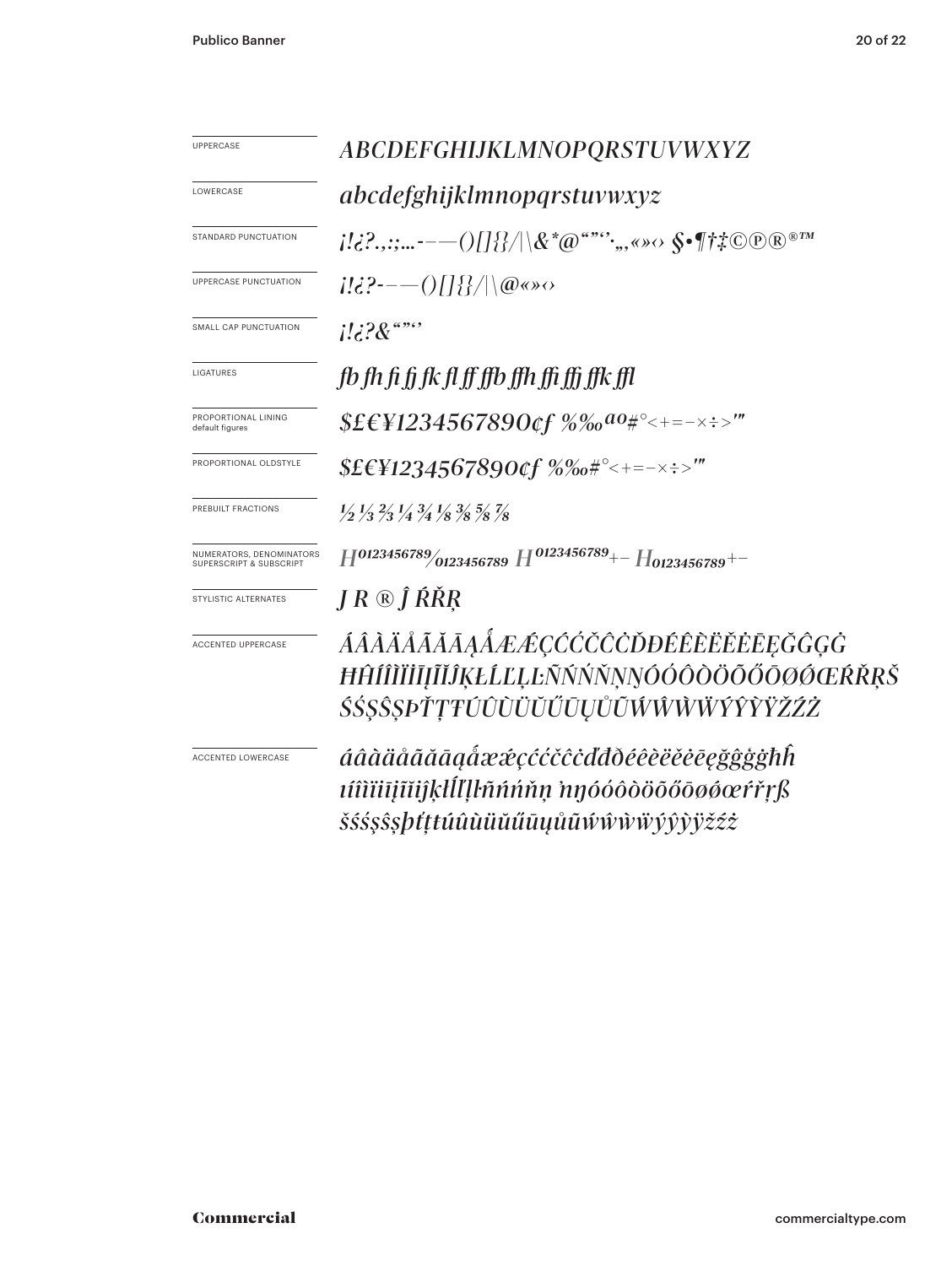| <b>OPENTYPE FEATURES</b><br><b>FAMILY WIDE</b>           | <b>DEACTIVATED</b>                 | <b>ACTIVATED</b>                               |
|----------------------------------------------------------|------------------------------------|------------------------------------------------|
| ALL CAPS                                                 | <i>i</i> info@commercialtype?      | ¿INFO@COMMERCIALTYPE?                          |
| PROPORTIONAL LINING<br>default figures                   | Nearly 250,896,500 attended        | Nearly 250,896,500 attended                    |
| PROPORTIONAL OLDSTYLE                                    | Nearly 250,896,500 attended        | Nearly 250,896,500 attended                    |
| <b>FRACTIONS</b><br>ignores numeric date format          | 21/03/10 and 21/18 40/90           | $21/03/10$ and $2\frac{1}{18}$ $\frac{40}{90}$ |
| SUPERSCRIPT/SUPERIOR                                     | $x158 + y23 \times z18 - a4260$    | $X^{158} + V^{23} \times Z^{18} - 3^{4260}$    |
| SUBSCRIPT/INFERIOR                                       | $x158 \div y23 \times z18 - a4260$ | $X_{158} \div Y_{23} \times Z_{18}$ – 24260    |
| <b>DENOMINATOR</b><br>for making arbitrary fractions     | 0123456789 0123456789              | 0123456789 0123456789                          |
| <b>NUMERATOR</b><br>for making arbitrary fractions       | 0123456789 0123456789              | 0123456789 0123456789                          |
| <b>LANGUAGE FEATURE</b><br>Polski (Polish) kreska accent | ŹRÓDŁA możliwość Ślady             | ŹRÓDŁA możliwość Ślady                         |
| <b>LANGUAGE FEATURE</b><br>Română (Romanian) s accent    | ÎNSUȘI conștiință științifice      | ÎNSUȘI conștiință științifice                  |

#### **OPENTYPE FEATURES** ROMAN & ITALIC

STYLISTIC SET 01<br>R and related

STYLISTIC SET 02<br>J and related STYLISTIC SET 03<br>® and related

STYLISTIC ALTERNATES<br>Illustrator/Photoshop

Replace, JAGUARS, Relevant<sup>®</sup> Replace, JAGUARS, Relevant® J and related RIJNLAND, JAGUAR, *FJORDS* RIJNLAND, JAGUAR, *FJORDS*

**DEACTIVATED ACTIVATED**

Replace the *Ranking* Rectified Replace the *Ranking* Rectified Replace® the Replacements® Replace® the Replacements®

Commercial commercialtype.com